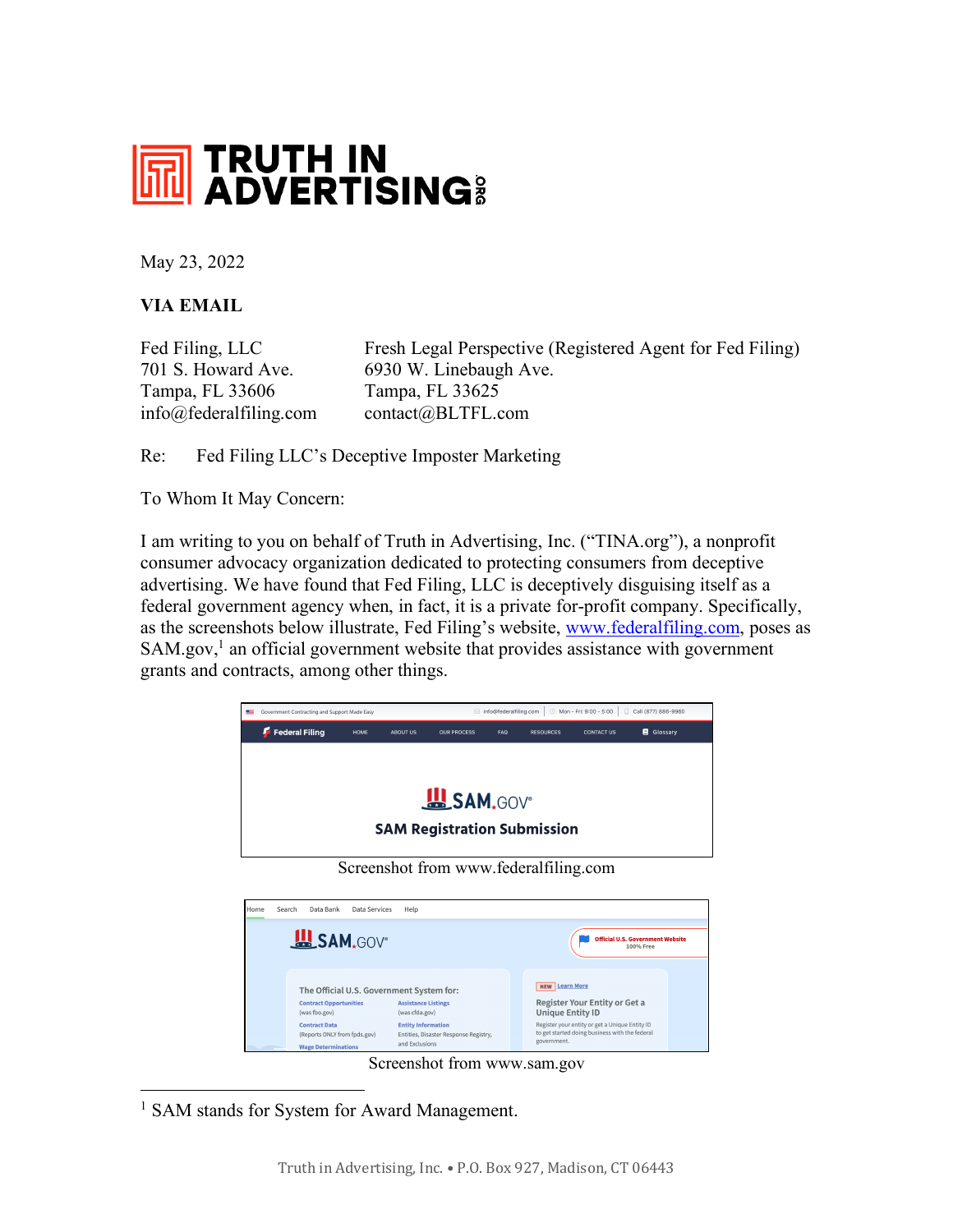Fed Filing charges consumers \$999 for new registrations and \$399 for registration renewals, without ever disclosing that such registrations can be completed for free directly with the U.S. government.<sup>2</sup>



In addition, upon information and belief, Fed Filing solicits business by, among other things, emailing SAM registrants about their upcoming registration expirations and prompting them to renew their registrations by clicking a link that brings them directly to Fed Filing's website, rather than SAM.gov, without ever disclosing the true identity of the email sender.



Screenshot of email received by a TINA.org reader

 <sup>2</sup> https://www.federalfiling.com/.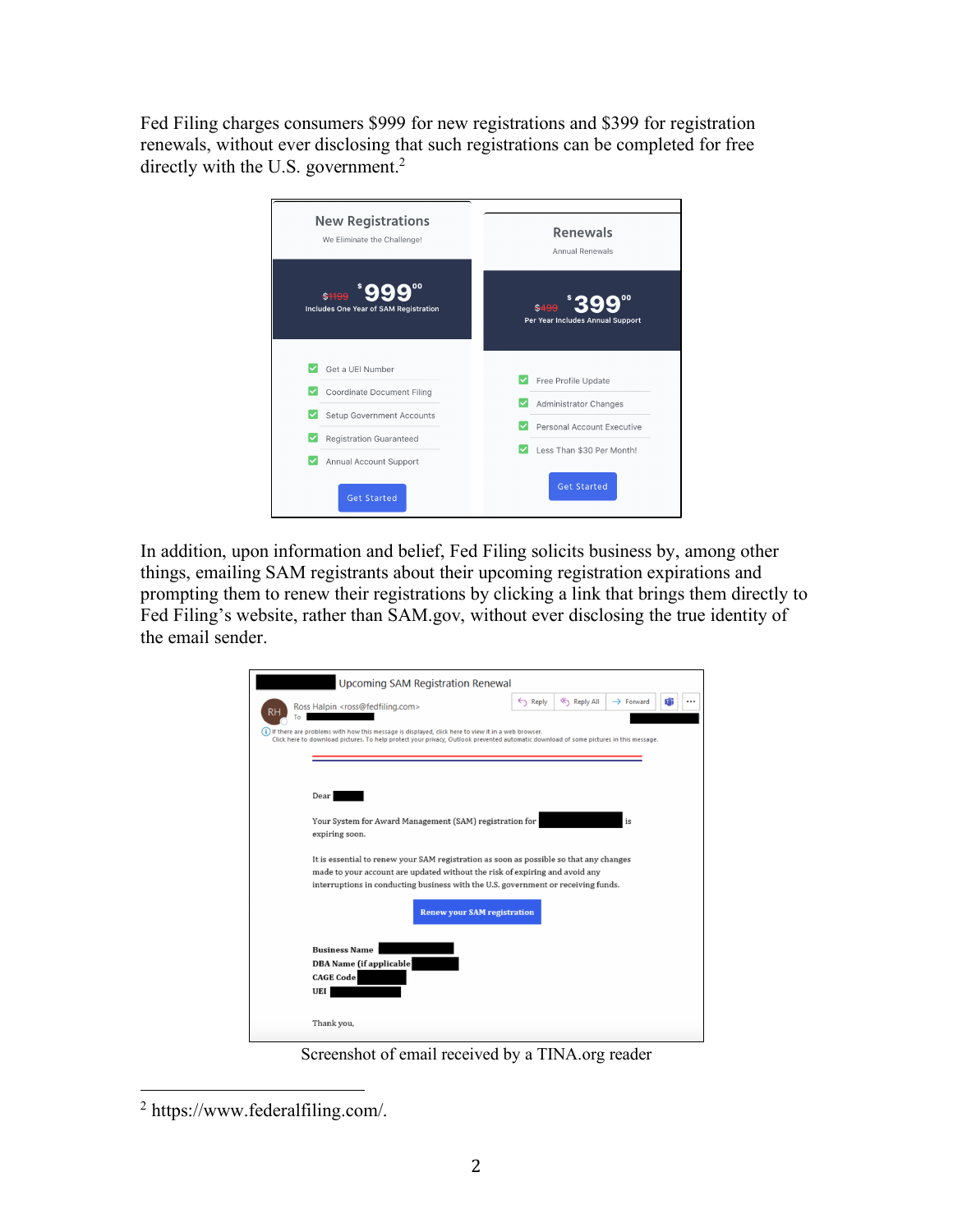Clicking on "Renew your SAM registration" in the email brings consumers to https://www.federalfiling.com/checkout-page/?utm\_source=sendgrid.com&utm\_medium  $=$ email&utm\_campaign=website, where they are prompted to pay for a SAM registration renewal through Fed Filing.

| <b>SAM Registration Submission</b>           |                                          |          |                                                                                                                                                                                                                                                                                                                 |  |  |  |  |  |
|----------------------------------------------|------------------------------------------|----------|-----------------------------------------------------------------------------------------------------------------------------------------------------------------------------------------------------------------------------------------------------------------------------------------------------------------|--|--|--|--|--|
| Complete the form below to begin the process |                                          |          | <b>SAM Registration</b>                                                                                                                                                                                                                                                                                         |  |  |  |  |  |
| <b>Client</b><br>1<br>Information            | Payment<br>$\overline{2}$<br>Information |          | Create SAM Account<br>SAM Account Renewal<br>Registration compliance<br>Successful CAGE code validation<br>Assistance with any SAM updates<br>$\checkmark$ Account executive for a year<br>You must complete your System for<br>Award Management (SAM) Registration<br>to work as a Federal Contractor or apply |  |  |  |  |  |
| First Name *                                 | Last Name *<br>œ                         |          |                                                                                                                                                                                                                                                                                                                 |  |  |  |  |  |
| Company Name *                               | Email Address *                          |          |                                                                                                                                                                                                                                                                                                                 |  |  |  |  |  |
| Country *                                    | ZIP Code *                               |          | for Federal Funding. Once completed                                                                                                                                                                                                                                                                             |  |  |  |  |  |
| United States (US)                           |                                          |          | correctly & without errors, your SAM<br>Registration will be valid for one year                                                                                                                                                                                                                                 |  |  |  |  |  |
| UEI (optional)                               | CAGE Code (optional)                     |          | from the date the registration is<br>approved.                                                                                                                                                                                                                                                                  |  |  |  |  |  |
| Contact Person (optional)                    | Phone (optional)                         |          | Safe & Secure                                                                                                                                                                                                                                                                                                   |  |  |  |  |  |
| Signup for our newsletter (optional)         |                                          |          | McAfee<br>We Protect Your 100% Satisfaction Your Data is Safe<br>Privacy<br>With Us<br>---------------                                                                                                                                                                                                          |  |  |  |  |  |
| <b>Please Select SAM Registration Plan</b>   |                                          |          | <b>Success Stories</b>                                                                                                                                                                                                                                                                                          |  |  |  |  |  |
| Product                                      |                                          | Price    | I could not afford to waste my time on this<br>process I let the experts handle it.                                                                                                                                                                                                                             |  |  |  |  |  |
| • 1 Year SAM Renewal                         |                                          | \$399.00 | Tom M.                                                                                                                                                                                                                                                                                                          |  |  |  |  |  |
| 2 Year SAM Renewal                           |                                          | \$699.00 | *****                                                                                                                                                                                                                                                                                                           |  |  |  |  |  |
| 3 Year SAM Renewal                           |                                          | \$899.00 | Easier to let the experts handle it, just like<br>my taxes.                                                                                                                                                                                                                                                     |  |  |  |  |  |
| New SAM Registration                         |                                          | \$999.00 | Dennis M.                                                                                                                                                                                                                                                                                                       |  |  |  |  |  |
|                                              | $\rightarrow$ Register Now               |          | 青青青青市                                                                                                                                                                                                                                                                                                           |  |  |  |  |  |